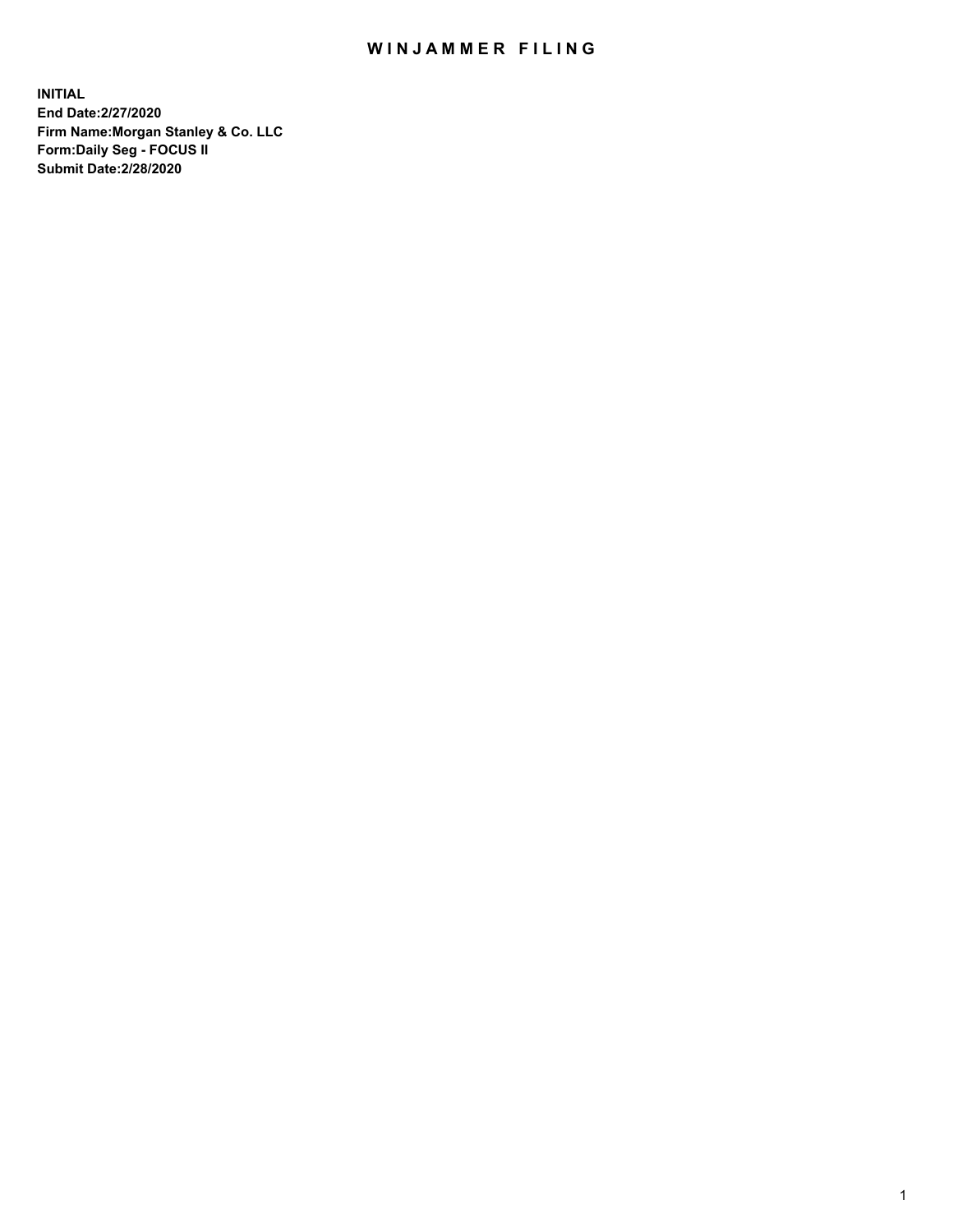**INITIAL End Date:2/27/2020 Firm Name:Morgan Stanley & Co. LLC Form:Daily Seg - FOCUS II Submit Date:2/28/2020 Daily Segregation - Cover Page**

| Name of Company                                                                                                                                                                                                                                                                                                                | Morgan Stanley & Co. LLC                                |
|--------------------------------------------------------------------------------------------------------------------------------------------------------------------------------------------------------------------------------------------------------------------------------------------------------------------------------|---------------------------------------------------------|
| <b>Contact Name</b>                                                                                                                                                                                                                                                                                                            | <b>Ikram Shah</b>                                       |
| <b>Contact Phone Number</b>                                                                                                                                                                                                                                                                                                    | 212-276-0963                                            |
| <b>Contact Email Address</b>                                                                                                                                                                                                                                                                                                   | Ikram.shah@morganstanley.com                            |
| FCM's Customer Segregated Funds Residual Interest Target (choose one):<br>a. Minimum dollar amount: ; or<br>b. Minimum percentage of customer segregated funds required:% ; or<br>c. Dollar amount range between: and; or<br>d. Percentage range of customer segregated funds required between:% and%.                         | 235,000,000<br><u>0</u><br><u>00</u><br><u>00</u>       |
| FCM's Customer Secured Amount Funds Residual Interest Target (choose one):<br>a. Minimum dollar amount: ; or<br>b. Minimum percentage of customer secured funds required:%; or<br>c. Dollar amount range between: and; or<br>d. Percentage range of customer secured funds required between:% and%.                            | 140,000,000<br><u>0</u><br><u>0 0</u><br>0 <sub>0</sub> |
| FCM's Cleared Swaps Customer Collateral Residual Interest Target (choose one):<br>a. Minimum dollar amount: ; or<br>b. Minimum percentage of cleared swaps customer collateral required:% ; or<br>c. Dollar amount range between: and; or<br>d. Percentage range of cleared swaps customer collateral required between:% and%. | 92,000,000<br><u>0</u><br><u>00</u><br>00               |

Attach supporting documents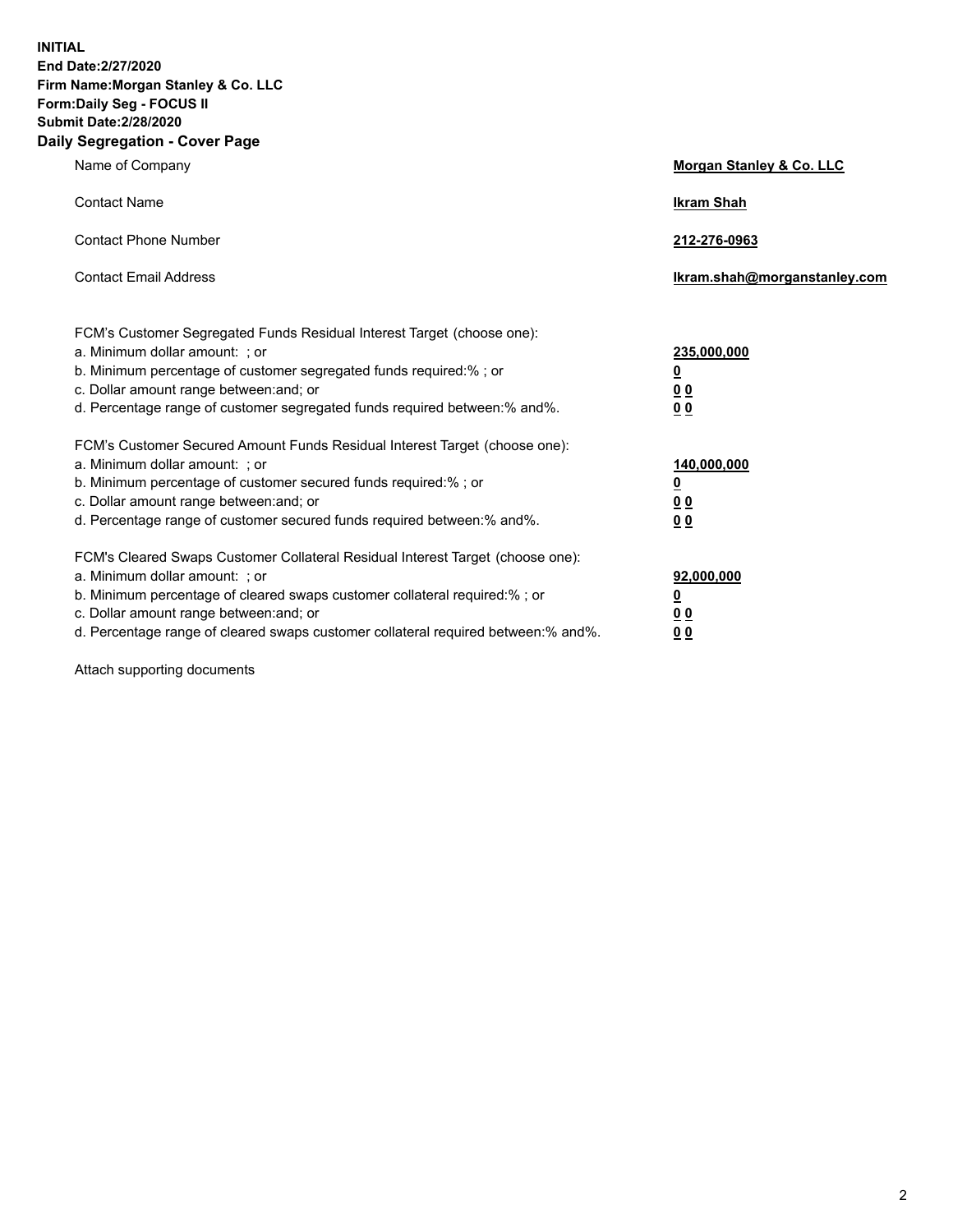## **INITIAL End Date:2/27/2020 Firm Name:Morgan Stanley & Co. LLC Form:Daily Seg - FOCUS II Submit Date:2/28/2020 Daily Segregation - Secured Amounts** Foreign Futures and Foreign Options Secured Amounts Amount required to be set aside pursuant to law, rule or regulation of a foreign government or a rule of a self-regulatory organization authorized thereunder **0** [7305] 1. Net ledger balance - Foreign Futures and Foreign Option Trading - All Customers A. Cash **3,994,969,063** [7315] B. Securities (at market) **2,182,174,533** [7317] 2. Net unrealized profit (loss) in open futures contracts traded on a foreign board of trade **-1,169,080,224** [7325] 3. Exchange traded options a. Market value of open option contracts purchased on a foreign board of trade **9,698,181** [7335] b. Market value of open contracts granted (sold) on a foreign board of trade **-11,846,083** [7337] 4. Net equity (deficit) (add lines 1. 2. and 3.) **5,005,915,470** [7345] 5. Account liquidating to a deficit and account with a debit balances - gross amount **502,460,245** [7351] Less: amount offset by customer owned securities **-496,442,139** [7352] **6,018,106** [7354] 6. Amount required to be set aside as the secured amount - Net Liquidating Equity Method (add lines 4 and 5) **5,011,933,576** [7355] 7. Greater of amount required to be set aside pursuant to foreign jurisdiction (above) or line 6. **5,011,933,576** [7360] FUNDS DEPOSITED IN SEPARATE REGULATION 30.7 ACCOUNTS 1. Cash in banks A. Banks located in the United States **367,805,116** [7500] B. Other banks qualified under Regulation 30.7 **539,035,864** [7520] **906,840,980** [7530] 2. Securities A. In safekeeping with banks located in the United States **465,709,613** [7540] B. In safekeeping with other banks qualified under Regulation 30.7 **0** [7560] **465,709,613** [7570] 3. Equities with registered futures commission merchants A. Cash **15,821,180** [7580] B. Securities **0** [7590] C. Unrealized gain (loss) on open futures contracts **4,780,564** [7600] D. Value of long option contracts **0** [7610] E. Value of short option contracts **0** [7615] **20,601,744** [7620] 4. Amounts held by clearing organizations of foreign boards of trade A. Cash **0** [7640] B. Securities **0** [7650] C. Amount due to (from) clearing organization - daily variation **0** [7660] D. Value of long option contracts **0** [7670] E. Value of short option contracts **0** [7675] **0** [7680] 5. Amounts held by members of foreign boards of trade A. Cash **3,324,026,930** [7700] B. Securities **1,716,464,920** [7710] C. Unrealized gain (loss) on open futures contracts **-1,173,860,787** [7720] D. Value of long option contracts **9,698,181** [7730] E. Value of short option contracts **-11,846,083** [7735] **3,864,483,161** [7740] 6. Amounts with other depositories designated by a foreign board of trade **0** [7760] 7. Segregated funds on hand **0** [7765] 8. Total funds in separate section 30.7 accounts **5,257,635,498** [7770] 9. Excess (deficiency) Set Aside for Secured Amount (subtract line 7 Secured Statement **245,701,922** [7380]

10. Management Target Amount for Excess funds in separate section 30.7 accounts **140,000,000** [7780]

Page 1 from Line 8)

11. Excess (deficiency) funds in separate 30.7 accounts over (under) Management Target **105,701,922** [7785]

3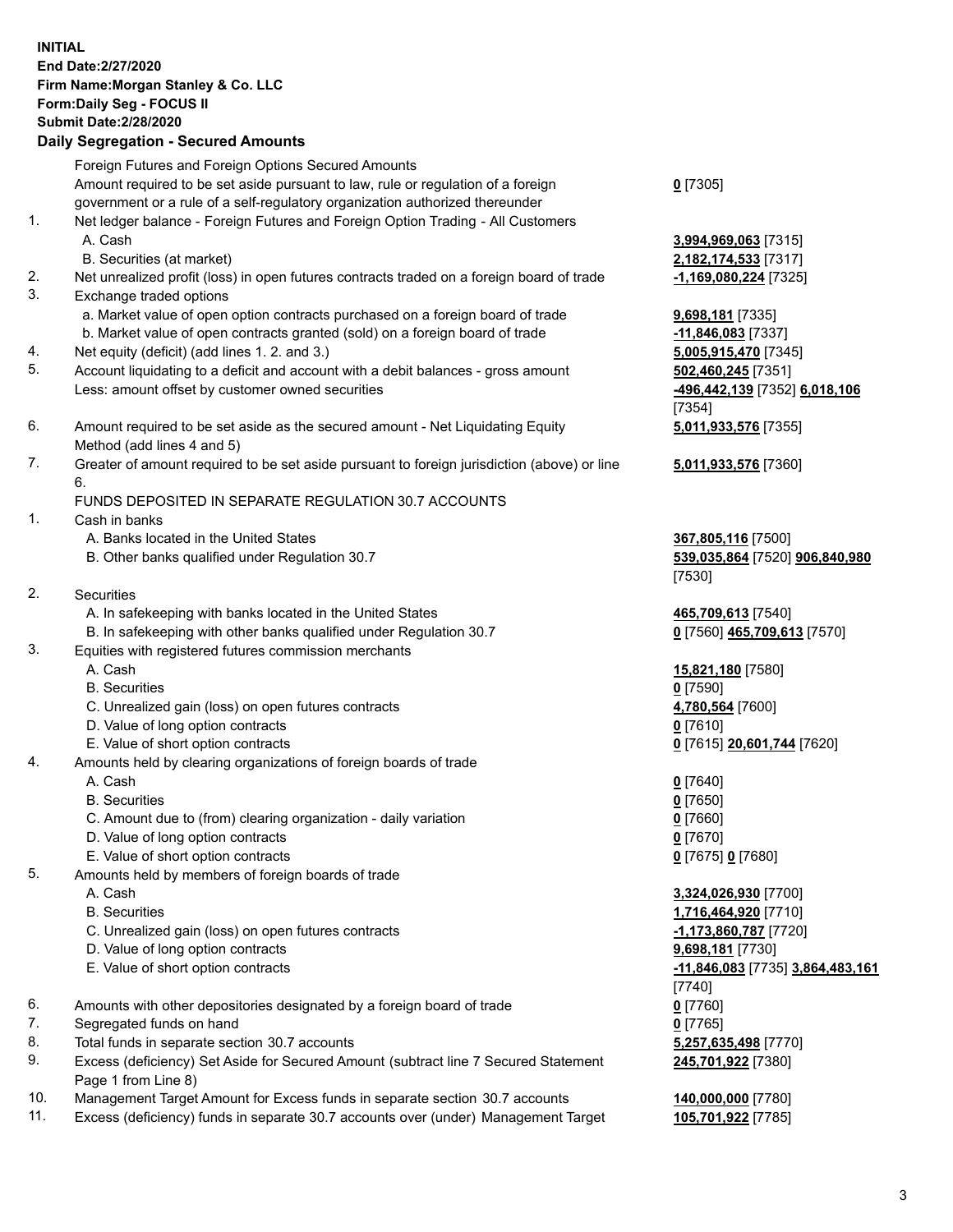**INITIAL End Date:2/27/2020 Firm Name:Morgan Stanley & Co. LLC Form:Daily Seg - FOCUS II Submit Date:2/28/2020 Daily Segregation - Segregation Statement** SEGREGATION REQUIREMENTS(Section 4d(2) of the CEAct) 1. Net ledger balance A. Cash **11,325,142,981** [7010] B. Securities (at market) **6,012,134,915** [7020] 2. Net unrealized profit (loss) in open futures contracts traded on a contract market **-1,830,541,936** [7030] 3. Exchange traded options A. Add market value of open option contracts purchased on a contract market **608,128,133** [7032] B. Deduct market value of open option contracts granted (sold) on a contract market **-521,980,172** [7033] 4. Net equity (deficit) (add lines 1, 2 and 3) **15,592,883,921** [7040] 5. Accounts liquidating to a deficit and accounts with debit balances - gross amount **1,398,566,805** [7045] Less: amount offset by customer securities **-1,281,758,108** [7047] **116,808,697** [7050] 6. Amount required to be segregated (add lines 4 and 5) **15,709,692,618** [7060] FUNDS IN SEGREGATED ACCOUNTS 7. Deposited in segregated funds bank accounts A. Cash **2,935,812,382** [7070] B. Securities representing investments of customers' funds (at market) **0** [7080] C. Securities held for particular customers or option customers in lieu of cash (at market) **1,052,677,780** [7090] 8. Margins on deposit with derivatives clearing organizations of contract markets A. Cash **7,748,615,690** [7100] B. Securities representing investments of customers' funds (at market) **0** [7110] C. Securities held for particular customers or option customers in lieu of cash (at market) **4,959,457,135** [7120] 9. Net settlement from (to) derivatives clearing organizations of contract markets **-846,908,943** [7130] 10. Exchange traded options A. Value of open long option contracts **608,128,133** [7132] B. Value of open short option contracts **and the set of our or the set of our or the set of our or the set of our or the set of our or the set of our or the set of our or the set of our or the set of our or the set of our** 11. Net equities with other FCMs A. Net liquidating equity **9,675,019** [7140] B. Securities representing investments of customers' funds (at market) **0** [7160] C. Securities held for particular customers or option customers in lieu of cash (at market) **0** [7170] 12. Segregated funds on hand **0** [7150] 13. Total amount in segregation (add lines 7 through 12) **15,945,477,024** [7180] 14. Excess (deficiency) funds in segregation (subtract line 6 from line 13) **235,784,406** [7190] 15. Management Target Amount for Excess funds in segregation **235,000,000** [7194]

16. Excess (deficiency) funds in segregation over (under) Management Target Amount Excess

**784,406** [7198]